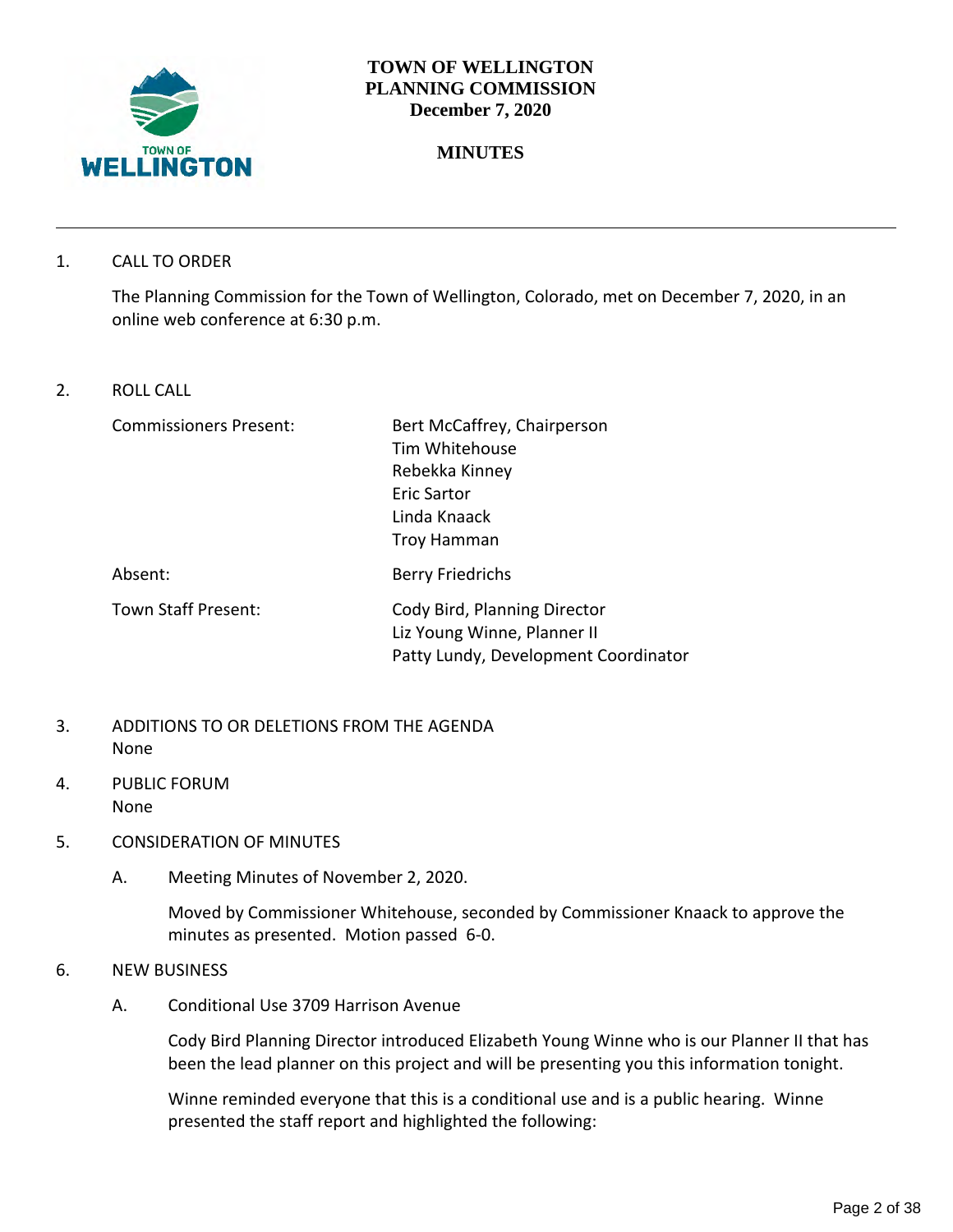- The request is to demolish the existing structures on site and to build a new detached single-family home.
- Historically the property has been used as a detached single-family home, but the existing structure has been vacant for several years. The existing structure also encroaches on the front setback, making it a nonconforming structure.
- The lot is in an older subdivision of town and is only 50 feet instead of what we typically see for an R-2 zoning that is now a minimum of 60 feet width.
- This is in the Transitional Zoning District. Other uses in the Transitional Zoning District in the vicinity include residential, commercial, and light industrial uses. All new uses and any significant alterations to an existing use require conditional use approval.
- Staff has not received any public communications on this request.
- The application and supporting materials satisfy the criteria for the Conditional Use as outlined in the town code. The applicable setbacks and zoning requirements will be satisfied.
- The proposed redevelopment of the property is replacing an existing single-family dwelling with a new single-family dwelling. Staff's recommendation is that there are not any additional impacts to the water, sewer, or roads over or above what exists today.
- Staff recommends conditions of approval including making any necessary repairs to the water meter vault, curb stop, wastewater cleanout and any damaged curb, gutter or sidewalk and driveway. A grading and drainage plan is needed to demonstrate the stormwater is discharged from the site without impacting adjacent properties. The conditional use approval shall terminate upon change of use of the property.
- Staff recommends approval of the conditional use, subject to the conditions listed in the staff report.

Fred Porter, agent to the applicant, said that staff had done a good job presenting the information and he is seeking approval to move forward.

Chairman McCaffrey asked if the applicant understood and was agreeable to the conditions outlined by staff.

Porter said they had no problem meeting the conditions.

Commissioner Hamman asked if this was a rental property.

Porter said it will be for sale.

Commissioner Hamman asked why they were doing a Conditional Use if it is residential.

Bird explained that the Town has not put restrictions on conditional use approvals in the past. Because conditional use approvals run with the land, there are instances where the use of properties have changed overtime and have conflicting approvals because the former was not terminated. The condition stipulating the conditional use approval is terminated upon a change of use means if the property is no longer residential, the conditional use does not apply and the owner would need to obtain approval for the new use.

Commission Knaack asked if the size of the new home would fit on this smaller lot.

Winne replied that the new proposed house is oriented to fit the existing lot and meet the setbacks typically applied within the R2 single-family residential zoning district. Winne referenced the plot plan and building elevation drawings including in the staff report.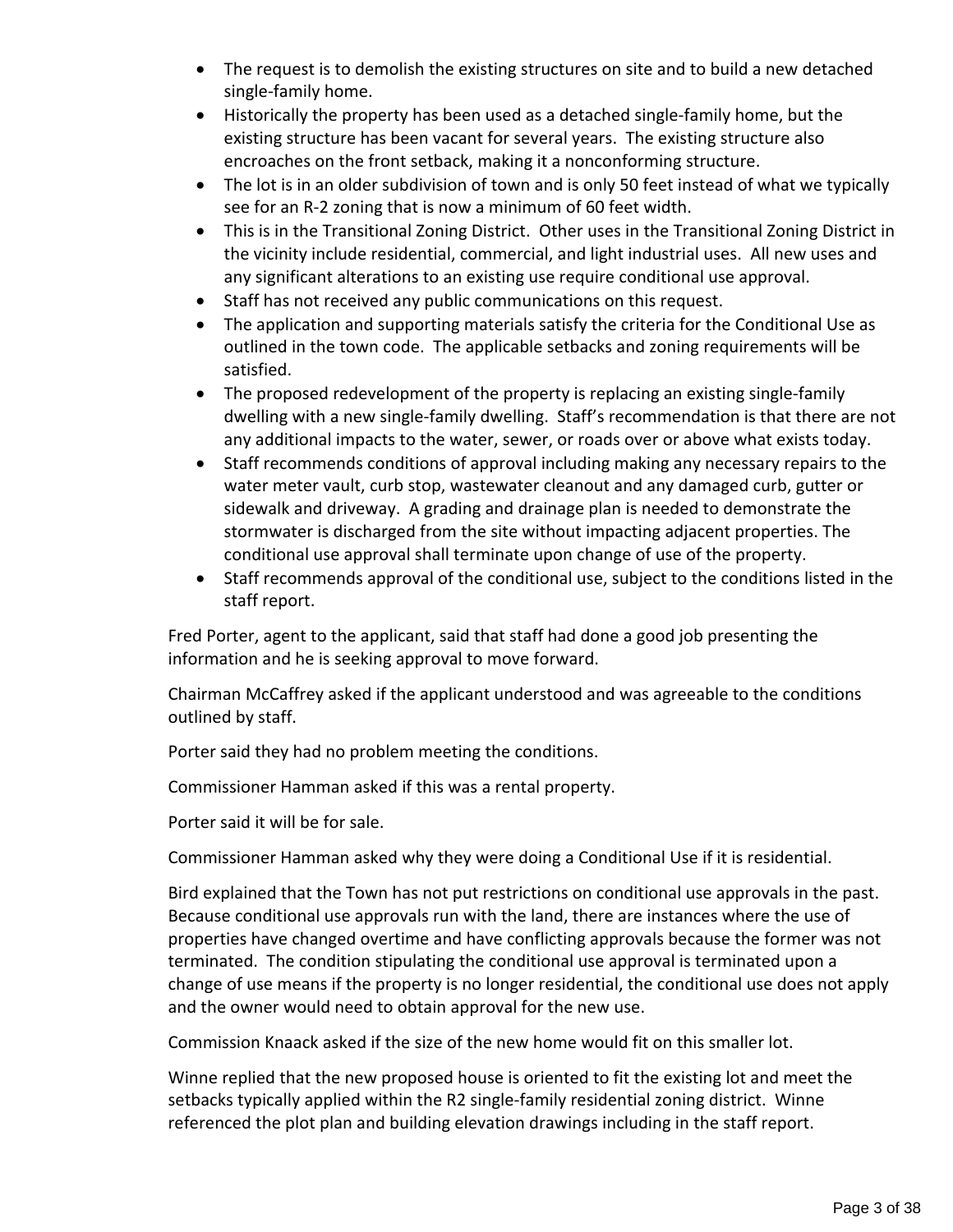McCaffrey opened the public hearing.

Melissa Whitehouse asked about the driveway from the back and the front and where the parking would be located.

Porter replied that the requirement was for two off-street parking spaces. The proposal is to provide one parking space at the front of the house and the back fence would have a gate and driveway entrance for additional parking.

Seeing no other comments, McCaffrey closed the public hearing.

Commissioner Whitehouse moved to forward a recommendation to the Board of Trustees to approve the conditional use request for a single-family residence at 3709 Harrison Ave., subject to conditions. Commissioner Kinney seconded. Motion passed 6-0.

B. Comprehensive Plan Update

Bird shared that this update presentation will be presented by town planning staff and our consultants at Logan Simpson. Megan Moore will be leading the discussion with support from Emily Morales.

Moore gave the following updates:

- The Comprehensive Plan update began in January right before the onset of the COVID-19 pandemic. Because of the pandemic, a lot of the public outreach has been digital. Despite not having the traditional meetings to gather public input, there has still been a good response rate from the public. Logan Simpson met with about 60 stakeholders one on one and there were also about 660 responses to online outreach.
- Phase one evaluated the existing conditions to identify what needs to be fixed and what needs to be improved.
- Phase two was primarily public outreach. A lot of questions asked residents what they loved and what they would improve about the town.
- Phase three began to create draft goals and strategies. Feedback from throughout the public engagement has helped to shape the goals and policies of the draft plan and what downtown opportunities look like. The feedback also helped form the land use map.
- The next steps are preparing the draft plan documents and preparing for release to the public for comments. We will get feedback on how the public feels about the draft plan and what was learned in the comprehensive plan process so these themes can be included in the land use code update.
- Key themes that were identified from the public comments included a small-town feel, the town's agricultural heritage and a tight knit community. Responders indicated that they liked how things in town are now but would also like to create more jobs so residents do not have to travel to Fort Collins for work. People would also like to keep downtown vibrant.
- Commenting on the downtown, the  $4<sup>th</sup>$  of July celebration was mentioned many times as being a great event in Wellington. Also, people would like to see more outdoor spaces and be able to incorporate events into these spaces.
- There was a desire expressed for more development and redevelopment on Cleveland Ave. to be focused on retail and restaurants.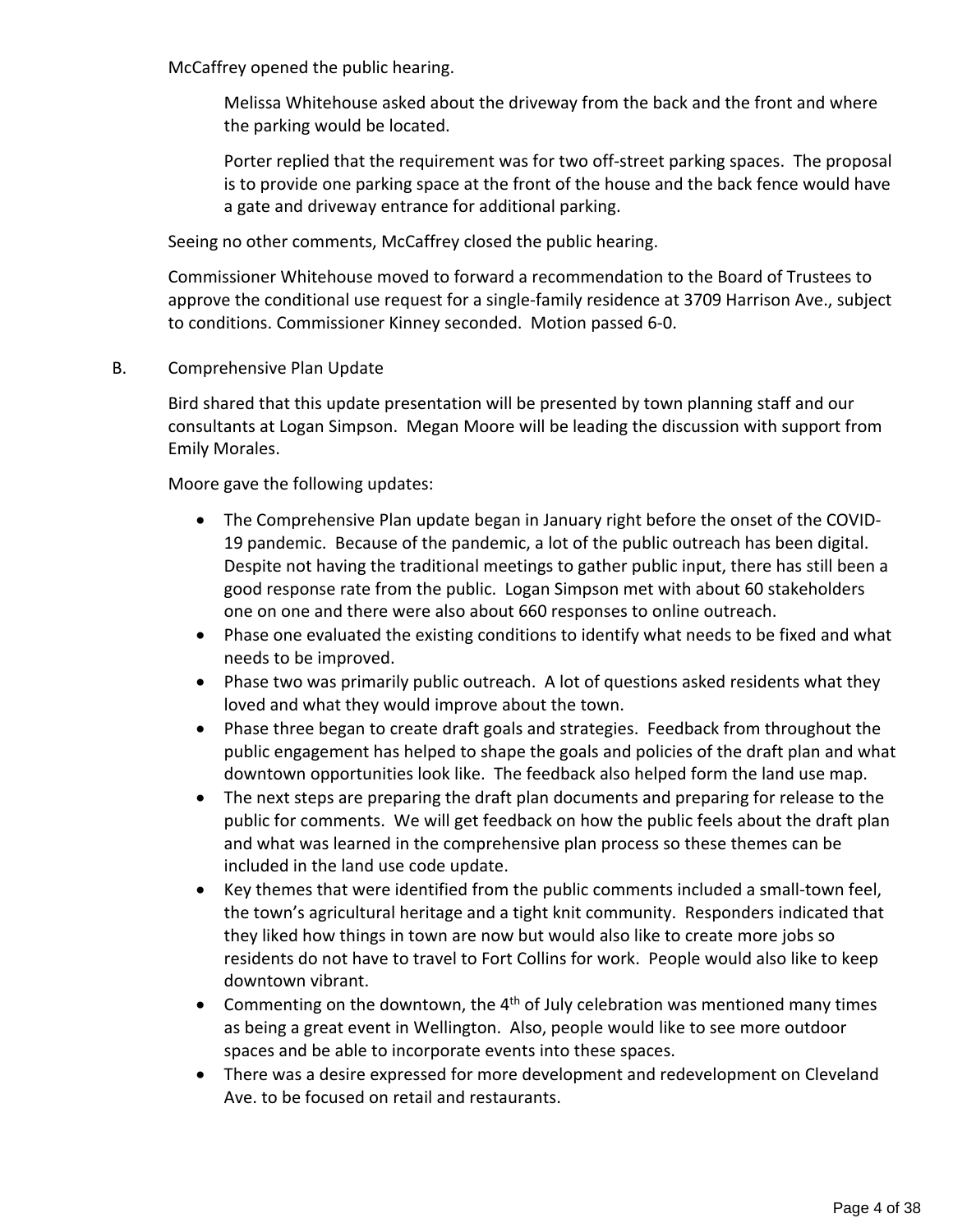Moore said the draft documents will be provided for public review for a month or more to seek input from residents about the draft and what other enhancements could be made to the plan. After public review, we anticipate being able to provide a recap of public comments and needs to the steering committee and finalize the document to start the adoption process.

Commissioners Kinney and Knaack both appreciated being on the steering committee and thanked Logan Simpson for a great job walking them through this process.

Bird said this presentation will also be going to the Town Board as well in the next week or so.

## C. Discussion – Administrative Process for Site Plan Reviews

Bird explained that many procedures in the Town's code are pretty strict on how the Town evaluates and approves certain types of land uses. Many times, businesses want to do a simple expansion or just a small change or upgrade to their site. The codes says that these types of changes need to come to the Planning Commission for review and approval. Staff is asking if it would be appropriate allow staff some administrative procedures to be able to react quicker to the business needs than having to send the simpler requests to a public meeting.

Bird explained that when simple requests are required to go to the Planning Commission meeting for approval, it adds an additional 30 to 45 day to get through the process.

Bird explained that a recent example is an existing business reached out to staff to ask about adding a drive through ATM. From a review standpoint, this is a pretty straightforward request and as long as the applicant is meeting the conditions and criteria for architectural improvements civil engineering requirements, staff would be able to approve the project instead of spending the time and resources to prepare materials for the next Planning Commission meeting and requiring the applicant to wait for the meeting.

Chairman McCaffrey expressed that it is also good for the Planning Commission to be the approver because it helps protect staff from an applicant coming back at them later. He also asked what happens in the future five or ten years from now – What if current staff that makes the approval is not here? The Commission might be comfortable with current staff making those approvals but might not be with future staff. Is there a way that this could be written into a policy?

Bird agreed that it could be written into the code. The scope of administrative authority for staff could be defined as a percentage of the overall change and limits identified for the type and scope of staff approvals. Administrative approvals could also be required to meet certain defined conditions within the code.

Commission Sartor was interested in how the public hearing part would be. He felt that the public should know what is going on even if it isn't a required public hearing.

Commissioners Knaack and Kinney said they have heard from businesses that things seem to take a long time and would like to see if some things could be done without going to the Planning Commission but were not sure of how the approvals should be defined.

Chairman McCaffrey said that anything we could do to help a business get something done faster that doesn't cost them an extra two months would be good since it must be frustrating for them.